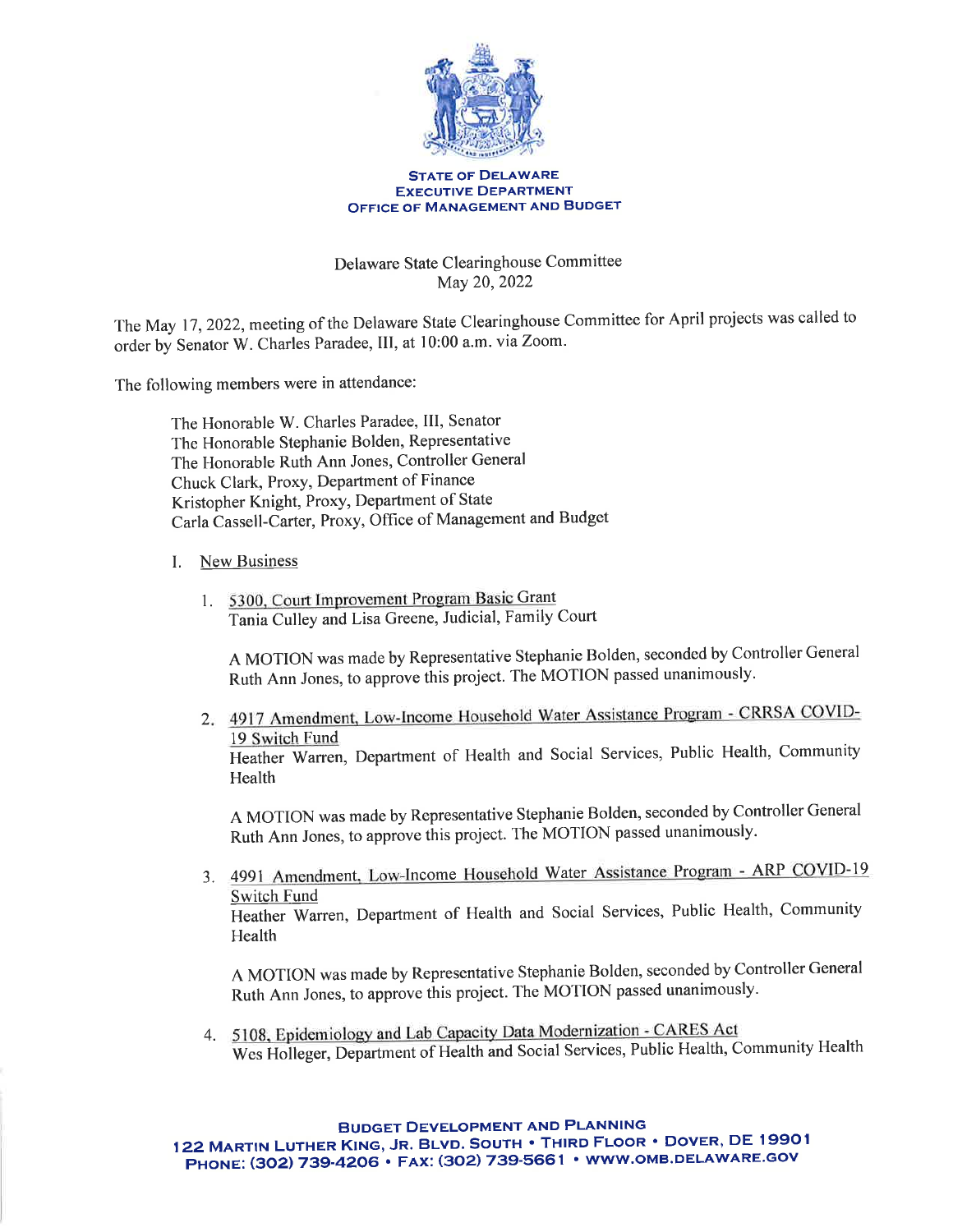A MOTION was made by Representative Stephanie Bolden, seconded by Controller General Ruth Ann Jones, to approve lhis project. The MoTION passed unanimously.

5 5318. Substance Use Stigma Assessment and Response Katie Capelli and Kate Brookins, Department of Health and Social Services, Public Health,<br>Community Health Community Health

A MOTION was made by Representative Stephanie Bolden, seconded by Controller General Ruth Ann Jones, to approve this project. The MoTION passed unanimously.

6. 5330. 988 Cooperative Agreement Amy Herb, Department of Health and Social Services, Substance Abuse and Mental Health, Community Mental Health

A MOTION was made by Representative Stephanie Bolden, seconded by Controller General Ruth Ann Jones, to approve this project. The MOTION passed unanimously.

7. 5303, Route 9 Community Enhanced Air Keith Hoffman, Department of Natural Resources and Environmental Control, Office of Environmental Protection, Air Quality

A MOTION was made by Representative Stephanie Bolden, seconded by Controller General Ruth Ann Jones, to approve this project. The MOTION passed unanimously.

8 5313. Restoring Upland Habitats in Blackbird Creek Christina Whiteman, Department of Natural Resources and Environmental Control, Office of Environmental Protection; Climate, Coastal, and Energy

A MOTION was made by Representative Stephanie Bolden, seconded by Controller General Ruth Ann Jones, to approve this project. The MoTION passed unanimously.

9. 5382, Expanding the Public Health Workforce - ARP COVID-19 Stefanie Lancaster and Barbra Catalano, Department of Safety and Homeland SecuritY, Office of the Secretary, Developmental Disabilities Council

A MOTION was made by Representative Stephanie Bolden, seconded by Controller General Ruth Ann Jones, to approve this project. The MOTION passed unanimously.

10. 2022-04-28-01, Emergency Connectivity Fund - ARP COVID-19 Christina Hudson and Shandy Wannamaker, Smyrna School District

A MOTION was made by Representative Stephanie Bolden, seconded by Controller General Ruth Ann Jones, to approve this project. The MoTION passed unanimously.

- II. Continued Items:
	- 1. 5304 Behavioral Risk Factor Surveillance System
	- 5316 Public Health Emergency Preparedness cooperative Agreement 2.
	- 3. 3521 Amendment Delaware's Fisheries Research Vessel
	- 4. 5323 State Memorandum of Agreement Program for the Reimbursement of T
	- 5. 5324 Weatherization Assistance Program
	- 6. 5297 USAG Asset Forfeiture Justice
	- 7. 5298 USAG Asset Forfeiture Treasury
	- 8. 5305 Title II Part A Improving Teacher Quality
	- 9. 5306 Title III English Acquisition
	- 10. 5307 Title IV Part A Student Support and Enrichment